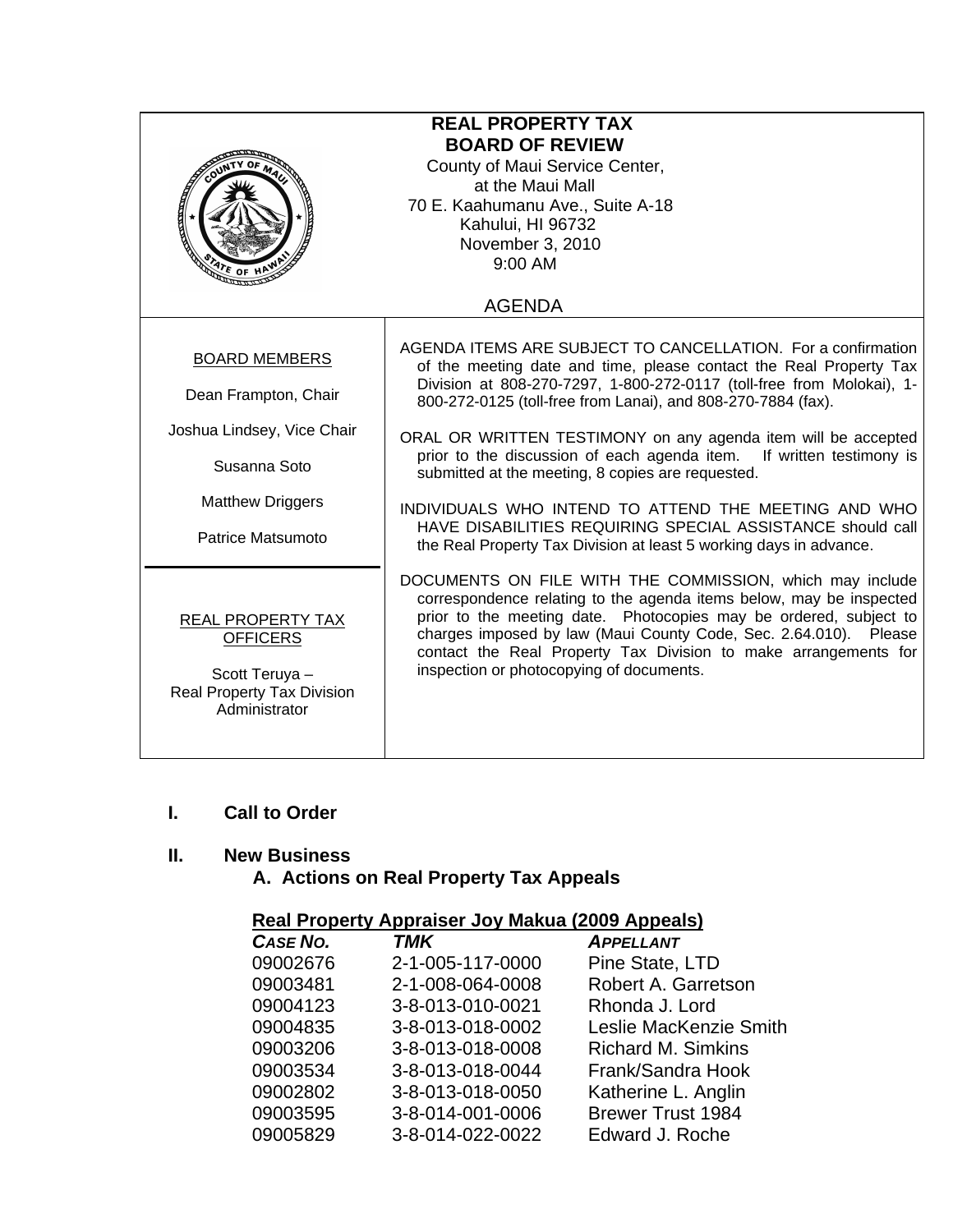# **Real Property Appraiser Joy Makua (2009 Appeals cont'd)**

| CASE NO. | TMK              | <b>APPELLANT</b>               |
|----------|------------------|--------------------------------|
| 09006188 | 3-8-014-004-0015 | John Urbanowski                |
| 09004758 | 3-8-014-004-0018 | Paul/Kelly Williamson          |
| 09002961 | 3-8-014-004-0022 | Robert H. Funk                 |
| 09003532 | 3-8-014-004-0023 | Susan C. Liscombe              |
| 09003177 | 3-8-014-004-0037 | Donald L. Huntress             |
| 09006153 | 3-8-014-004-0038 | <b>Matthew Lieberman</b>       |
| 09003134 | 3-8-014-004-0042 | Gary/Evelyn Stewart            |
| 09003511 | 3-8-014-004-0049 | <b>Bruce Covington</b>         |
| 09003530 | 3-8-014-004-0055 | Barbara E. Pickett             |
| 09003230 | 3-8-014-004-0059 | Elizabeth Lie                  |
| 09002896 | 3-8-014-004-0064 | G&G Ventures, LLC              |
| 09002894 | 3-8-014-004-0066 | <b>Betty Gunderson</b>         |
| 09003494 | 3-8-014-004-0074 | Donald/Linda Betz              |
| 09002804 | 3-8-014-026-0017 | Thomas H. Duffy                |
| 09002762 | 3-9-008-038-0012 | Lila J. Bynum                  |
| 09006003 | 3-9-008-003-0012 | <b>William Charles Elliott</b> |
| 09002806 | 3-9-008-003-0027 | <b>Philip Grant</b>            |

#### **Real Property Appraiser Sandra Kuniyoshi (2009 Appeals)**

| CASE NO. | TMK              | <b>APPELLANT</b>  |
|----------|------------------|-------------------|
| 09004002 | 3-8-060-039-0000 | <b>KAK II LLC</b> |
| 09004008 | 3-8-060-040-0000 | <b>KAK II LLC</b> |
| 09004012 | 3-8-060-041-0000 | KAK II LLC        |
| 09004018 | 3-8-060-079-0000 | KAK II LLC        |
| 09004023 | 3-8-060-080-0000 | <b>KAK II LLC</b> |
| 09004027 | 3-8-060-081-0000 | KAK II LLC        |
| 09004033 | 3-8-060-082-0000 | <b>KAK II LLC</b> |
| 09004039 | 3-8-060-083-0000 | KAK II LLC        |
| 09004044 | 3-8-060-085-0000 | KAK II LLC        |
| 09004048 | 3-8-060-086-0000 | <b>KAK II LLC</b> |
| 09004052 | 3-8-060-087-0000 | KAK II LLC        |
| 09002953 | 3-9-007-047-0000 | Rouselle/McGee    |

# **Real Property Appraiser Kyle Shimizu (2009 Appeals)**

| <b>CASE NO.</b> | <b>TMK</b>       | <b>APPELLANT</b>                    |
|-----------------|------------------|-------------------------------------|
| 09003395        | 4-3-002-026-0000 | Napili Kai LTD                      |
| 09003397        | 4-3-002-027-0000 | Napili Kai LTD                      |
| 09003399        | 4-3-002-028-0000 | Napili Kai LTD                      |
| 09003400        | 4-3-002-029-0000 | Napili Kai LTD                      |
| 09002901        | 4-3-002-043-0002 | <b>Blancaflor Rev. Family Trust</b> |
| 09006148        | 4-3-002-043-0035 | William/Ronda Eddleman              |
| 09002738        | 4-3-003-132-0000 | Lahaina Land Investors, LLC         |
| 09002677        | 4-3-005-008-0056 | <b>Stan Dunn</b>                    |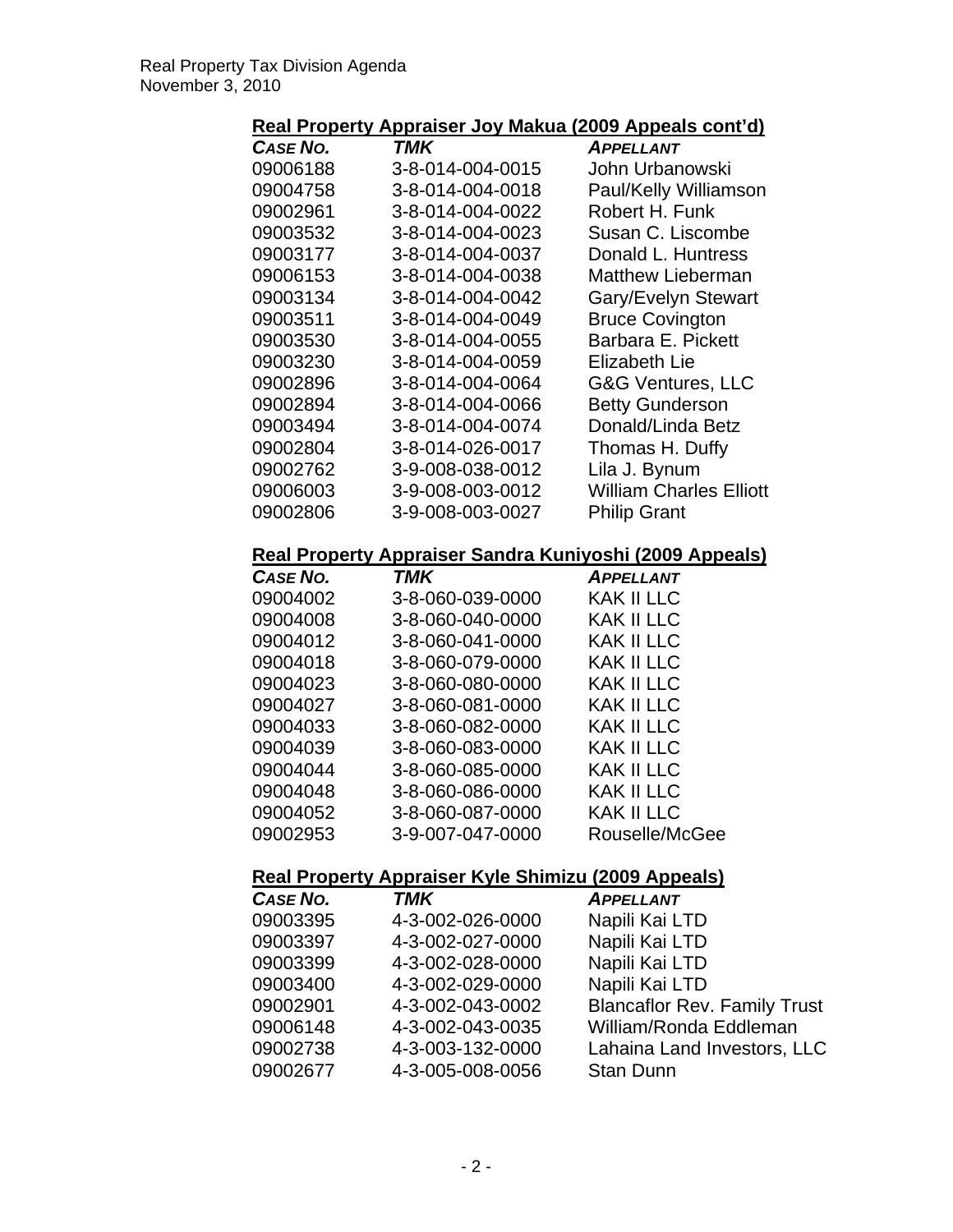#### **Real Property Appraiser Lewis Dela Cruz (2009 Appeals)**

| CASE NO. | <b>TMK</b>       | <b>APPELLANT</b>           |
|----------|------------------|----------------------------|
| 09002871 | 4-3-005-020-0003 | <b>Morgan Family Trust</b> |
| 09006163 | 4-3-005-020-0005 | Suzanne F. Adair           |
| 09004982 | 4-3-005-020-0006 | 2B1 Kahana Outrigger LLC   |
| 09005621 | 4-3-005-031-0003 | 3A2 Kahana Outrigger LLC   |
| 09003166 | 4-3-005-020-0007 | Randy Boomhour             |
| 09003087 | 4-3-005-020-0008 | Terry, John, Tim Moriarty  |
| 09002770 | 4-3-005-021-0004 | Douglas P. Sorsdahl        |
| 09004155 | 4-3-005-029-0034 | OK Corral - Hawaii LLC     |

### **Real Property Appraiser Scott Wells (2009 Appeals)**

| CASE NO. | TMK              | <b>APPELLANT</b>    |
|----------|------------------|---------------------|
| 09004476 | 2-8-002-136-0000 | Jacqueline Zambrano |

# **Real Property Appraiser Josh Po'ouahi (2009 Appeals)**

| CASE NO. | <b>TMK</b>       | <b>APPELLANT</b>                 |
|----------|------------------|----------------------------------|
| 09003236 | 4-3-006-011-0001 | Castlelyons, LLC                 |
| 09003229 | 4-3-006-011-0002 | William E. Kugler                |
| 09003253 | 4-3-006-011-0003 | Mary Zoe Kugler                  |
| 09003194 | 4-3-006-011-0007 | John/Leslie Turzer               |
| 09003350 | 4-3-006-011-0008 | <b>Thomas-Stein Family Trust</b> |
| 09003351 | 4-3-006-011-0009 | <b>Thomas-Stein Family Trust</b> |
| 09003138 | 4-3-006-012-0003 | Gaylene/Frederick McCartney      |
| 09003137 | 4-3-006-012-0008 | Gaylene/Frederick McCartney      |
| 09002746 | 4-3-006-012-0009 | <b>Curtis Swinehart TRS</b>      |
| 09006225 | 4-3-006-012-0028 | Gary N. Schindler                |
| 09006493 | 4-3-006-013-0015 | William H. Dettwyler             |
|          |                  |                                  |

#### **Real Property Appraiser Wes Yoshioka (2009 Appeals)**

| CASE NO. | TMK              | <b>APPELLANT</b>            |
|----------|------------------|-----------------------------|
| 09006149 | 4-3-006-041-0019 | James P. Nieukirk           |
| 09003212 | 4-3-006-044-0010 | <b>Tricia Lee Schilling</b> |
| 09005371 | 4-3-006-044-0015 | <b>Gordon Hayes</b>         |
| 09003280 | 4-3-006-044-0050 | Robert W. Goddard, Jr.      |

#### **Real Property Appraiser Edward Pa'a (2009 Appeals)**

| <b>CASE NO.</b> | TMK              | <b>APPELLANT</b>                     |
|-----------------|------------------|--------------------------------------|
| 09002758        | 4-6-011-008-0013 | <b>Delbert Smart</b>                 |
| 09003078        | 4-6-028-025-0000 | <b>Richard D. Lewis Family Trust</b> |
| 09003074        | 4-6-029-055-0000 | Richard D. Lewis Family Trust        |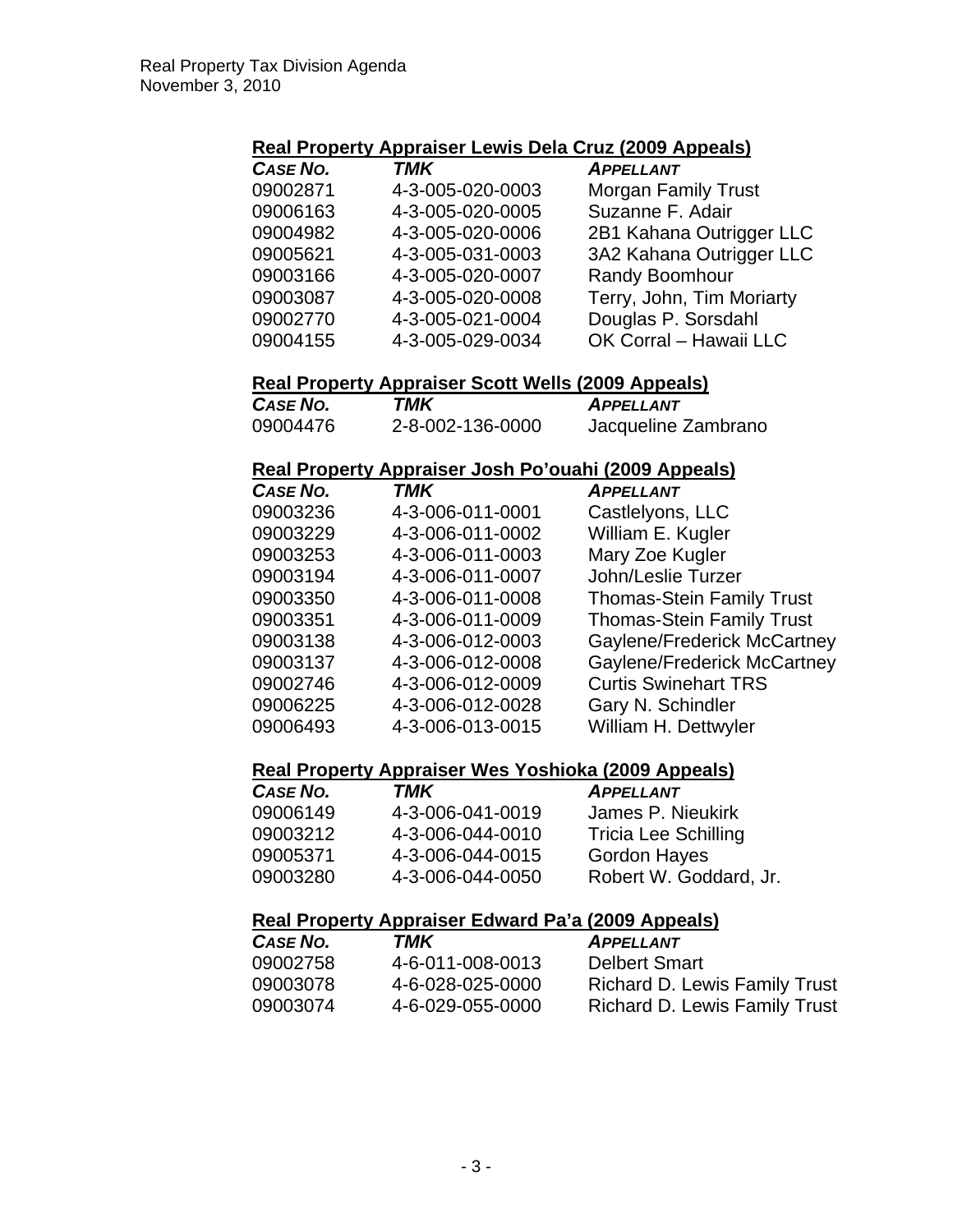|                 | <u> Real Property Appraiser Grant Nakama (2009 Appeals)</u> |                  |
|-----------------|-------------------------------------------------------------|------------------|
| <b>CASE NO.</b> | TMK                                                         | <b>APPELLANT</b> |
| 10007477        | 3-7-005-003-0001                                            | A&B Kane, LLC    |
| 10007481        | 3-7-005-003-0002                                            | A&B Kane, LLC    |
| 10007578        | 3-7-005-003-0003                                            | A&B Kane, LLC    |
| 10007582        | 3-7-005-003-0004                                            | A&B Kane, LLC    |
| 10007584        | 3-7-005-003-0005                                            | A&B Kane, LLC    |
| 10007587        | 3-7-005-003-0006                                            | A&B Kane, LLC    |
| 10007588        | 3-7-005-003-0007                                            | A&B Kane, LLC    |
| 10007590        | 3-7-005-003-0008                                            | A&B Kane, LLC    |
| 10007591        | 3-7-005-003-0009                                            | A&B Kane, LLC    |
| 10007594        | 3-7-005-003-0010                                            | A&B Kane, LLC    |
| 10007621        | 3-7-005-003-0011                                            | A&B Kane, LLC    |
| 10007625        | 3-7-005-003-0012                                            | A&B Kane, LLC    |
| 10007629        | 3-7-005-003-0013                                            | A&B Kane, LLC    |
| 10007634        | 3-7-005-003-0014                                            | A&B Kane, LLC    |
| 10007636        | 3-7-005-003-0015                                            | A&B Kane, LLC    |
| 10007637        | 3-7-005-003-0016                                            | A&B Kane, LLC    |
| 10007638        | 3-7-005-003-0017                                            | A&B Kane, LLC    |
| 10007640        | 3-7-005-003-0018                                            | A&B Kane, LLC    |
| 10007642        | 3-7-005-003-0019                                            | A&B Kane, LLC    |
| 10007643        | 3-7-005-003-0020                                            | A&B Kane, LLC    |
| 10007645        | 3-7-005-003-0021                                            | A&B Kane, LLC    |
| 10007648        | 3-7-005-003-0022                                            | A&B Kane, LLC    |
| 10007650        | 3-7-005-003-0023                                            | A&B Kane, LLC    |
| 10007653        | 3-7-005-003-0024                                            | A&B Kane, LLC    |
| 10007655        | 3-7-005-003-0025                                            | A&B Kane, LLC    |
| 10007658        | 3-7-005-003-0026                                            | A&B Kane, LLC    |
| 10007660        | 3-7-005-003-0027                                            | A&B Kane, LLC    |
| 10007661        | 3-7-005-003-0028                                            | A&B Kane, LLC    |
| 10007662        | 3-7-005-003-0029                                            | A&B Kane, LLC    |
| 10007687        | 3-7-005-003-0030                                            | A&B Kane, LLC    |
| 10007691        | 3-7-005-003-0031                                            | A&B Kane, LLC    |
| 10007694        | 3-7-005-003-0032                                            | A&B Kane, LLC    |
| 10007944        | 3-7-005-003-0033                                            | A&B Kane, LLC    |
| 10007960        | 3-7-005-003-0034                                            | A&B Kane, LLC    |
| 10007965        | 3-7-005-003-0035                                            | A&B Kane, LLC    |
| 10007968        | 3-7-005-003-0036                                            | A&B Kane, LLC    |
| 10007973        | 3-7-005-003-0037                                            | A&B Kane, LLC    |
| 10007980        | 3-7-005-003-0038                                            | A&B Kane, LLC    |
| 10007983        | 3-7-005-003-0039                                            | A&B Kane, LLC    |
| 10007986        | 3-7-005-003-0040                                            | A&B Kane, LLC    |
| 10007997        | 3-7-005-003-0041                                            | A&B Kane, LLC    |
| 10008003        | 3-7-005-003-0042                                            | A&B Kane, LLC    |
| 10008009        | 3-7-005-003-0043                                            | A&B Kane, LLC    |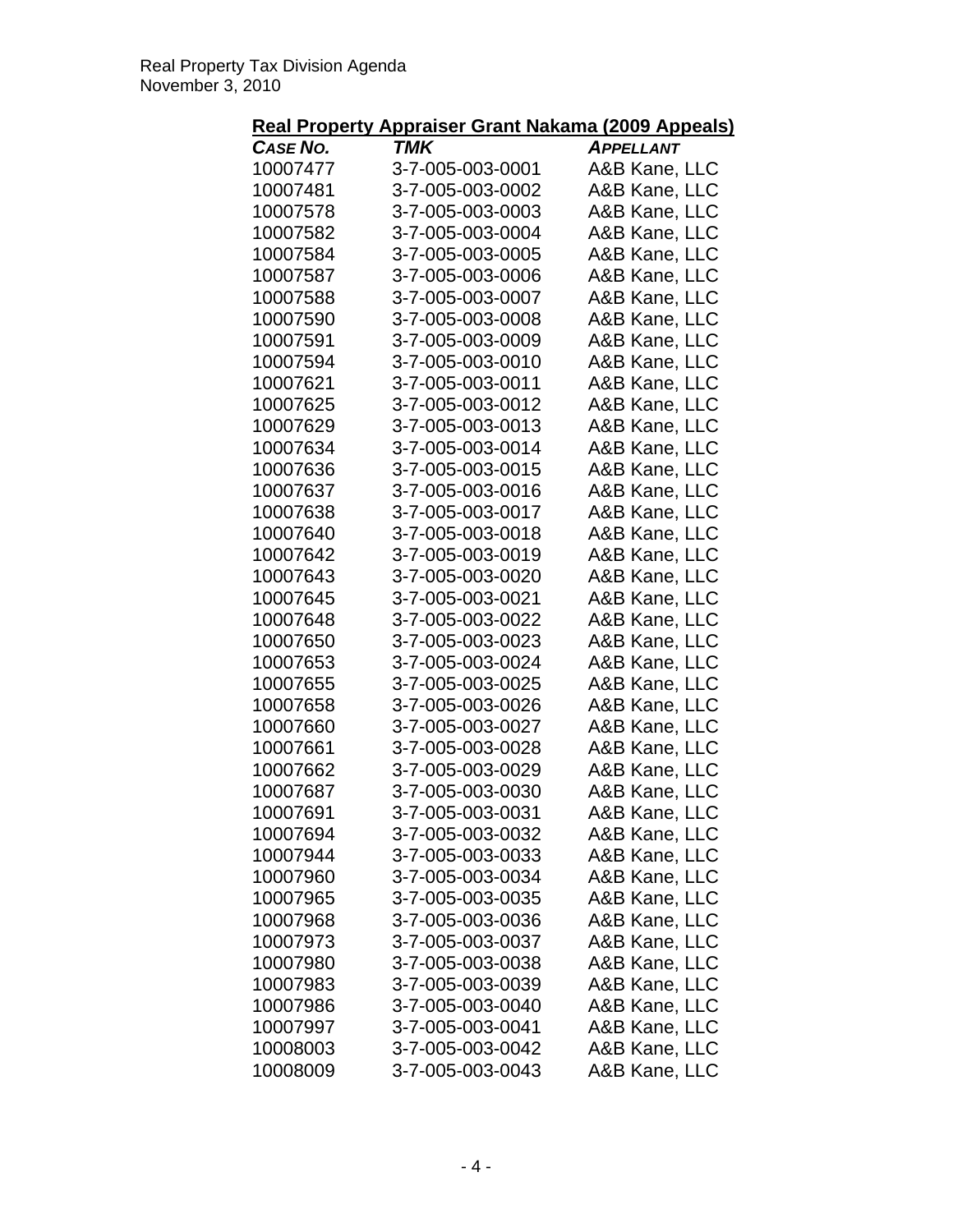| Real Property Appraiser Grant Nakama (2009 Appeals cont'd) |  |
|------------------------------------------------------------|--|
|------------------------------------------------------------|--|

| <b>CASE NO.</b> | <b>TMK</b>       | <b>APPELLANT</b> |
|-----------------|------------------|------------------|
| 10008014        | 3-7-005-003-0044 | A&B Kane, LLC    |
| 10008018        | 3-7-005-003-0045 | A&B Kane, LLC    |
| 10008021        | 3-7-005-003-0046 | A&B Kane, LLC    |
| 10008045        | 3-7-005-003-0047 | A&B Kane, LLC    |
| 10008051        | 3-7-005-003-0048 | A&B Kane, LLC    |
| 10008055        | 3-7-005-003-0049 | A&B Kane, LLC    |
| 10008062        | 3-7-005-003-0050 | A&B Kane, LLC    |
| 10008066        | 3-7-005-003-0051 | A&B Kane, LLC    |
| 10008069        | 3-7-005-003-0052 | A&B Kane, LLC    |
| 10008083        | 3-7-005-003-0053 | A&B Kane, LLC    |
| 10008106        | 3-7-005-003-0054 | A&B Kane, LLC    |
| 10008110        | 3-7-005-003-0055 | A&B Kane, LLC    |
| 10008115        | 3-7-005-003-0056 | A&B Kane, LLC    |
| 10008119        | 3-7-005-003-0057 | A&B Kane, LLC    |
| 10008122        | 3-7-005-003-0058 | A&B Kane, LLC    |
| 10008126        | 3-7-005-003-0059 | A&B Kane, LLC    |
| 10008129        | 3-7-005-003-0060 | A&B Kane, LLC    |
| 10008147        | 3-7-005-003-0061 | A&B Kane, LLC    |
| 10008176        | 3-7-005-003-0062 | A&B Kane, LLC    |
| 10008182        | 3-7-005-003-0063 | A&B Kane, LLC    |
| 10008190        | 3-7-005-003-0064 | A&B Kane, LLC    |
| 10008192        | 3-7-005-003-0065 | A&B Kane, LLC    |
| 10008522        | 3-7-005-003-0066 | A&B Kane, LLC    |
| 10008529        | 3-7-005-003-0067 | A&B Kane, LLC    |
| 10008535        | 3-7-005-003-0068 | A&B Kane, LLC    |
| 10008552        | 3-7-005-003-0069 | A&B Kane, LLC    |
| 10008632        | 3-7-005-003-0070 | A&B Kane, LLC    |
| 10008651        | 3-7-005-003-0071 | A&B Kane, LLC    |
| 10008677        | 3-7-005-003-0072 | A&B Kane, LLC    |
| 10008695        | 3-7-005-003-0073 | A&B Kane, LLC    |
| 10008716        | 3-7-005-003-0074 | A&B Kane, LLC    |
| 10008721        | 3-7-005-003-0075 | A&B Kane, LLC    |
| 10008731        | 3-7-005-003-0076 | A&B Kane, LLC    |
| 10008766        | 3-7-005-003-0077 | A&B Kane, LLC    |
| 10008770        | 3-7-005-003-0078 | A&B Kane, LLC    |
| 10008773        | 3-7-005-003-0079 | A&B Kane, LLC    |
| 10008774        | 3-7-005-003-0080 | A&B Kane, LLC    |
| 10008990        | 3-7-005-003-0081 | A&B Kane, LLC    |
| 10009140        | 3-7-005-003-0082 | A&B Kane, LLC    |
| 10009195        | 3-7-005-003-0083 | A&B Kane, LLC    |
| 10009204        | 3-7-005-003-0084 | A&B Kane, LLC    |
| 10009210        | 3-7-005-003-0085 | A&B Kane, LLC    |
| 10009215        | 3-7-005-003-0086 | A&B Kane, LLC    |